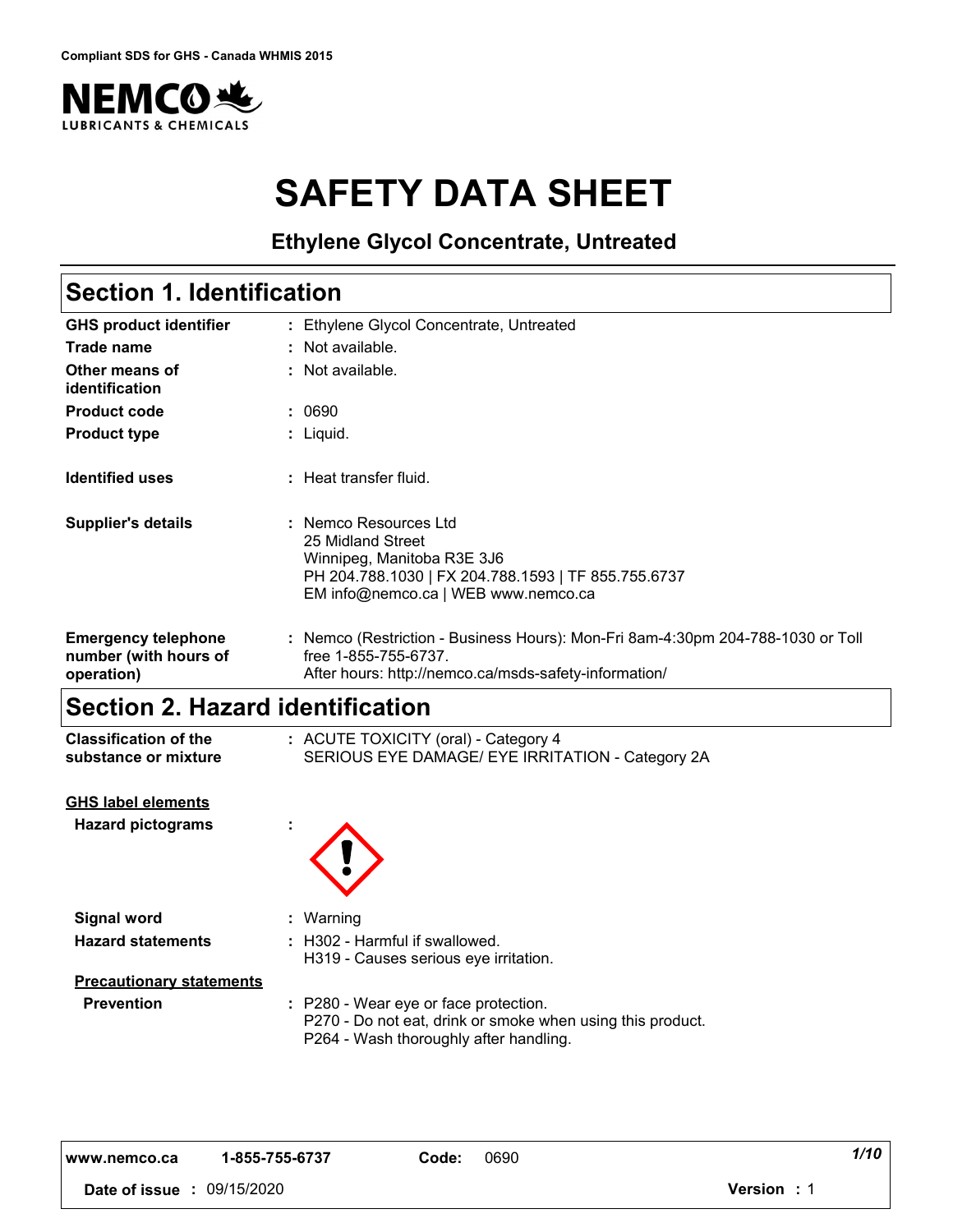

## **NEMCO头**

### **Section 2. Hazard identification**

| <b>Response</b> | : P301 + P312, P330 - IF SWALLOWED: Call a POISON CENTER or doctor if you<br>feel unwell. Rinse mouth.<br>P305 + P351 + P338 - IF IN EYES: Rinse cautiously with water for several minutes.<br>Remove contact lenses, if present and easy to do. Continue rinsing.<br>P337 + P313 - If eye irritation persists: Get medical advice or attention. |
|-----------------|--------------------------------------------------------------------------------------------------------------------------------------------------------------------------------------------------------------------------------------------------------------------------------------------------------------------------------------------------|
| <b>Storage</b>  | : Not applicable.                                                                                                                                                                                                                                                                                                                                |
| <b>Disposal</b> | : P501 - Dispose of contents and container in accordance with all local, regional,<br>national and international regulations.                                                                                                                                                                                                                    |

### **Section 3. Composition/information on ingredients**

| Substance/mixture     | : Substance:     |
|-----------------------|------------------|
| Other means of        | : Not available. |
| <b>identification</b> |                  |

#### **CAS number/other identifiers**

| CAS number | $: 107 - 21 - 1$ |
|------------|------------------|
|            |                  |

| Ingredient name | $\%$ (w/w)   | <b>CAS number</b> |
|-----------------|--------------|-------------------|
| Ethanediol      | .100<br>- 80 | 107-21-1          |

**The exact percentage (concentration) in the composition has been withheld as a trade secret in accordance with the amended HPR as of April 2018.**

**There are no additional ingredients present which, within the current knowledge of the supplier and in the concentrations applicable, are classified as hazardous to health or the environment and hence require reporting in this section.**

**Occupational exposure limits, if available, are listed in Section 8.**

### **Section 4. First-aid measures**

#### **Description of necessary first aid measures**

**Date of issue :** 09/15/2020 **Version :** 1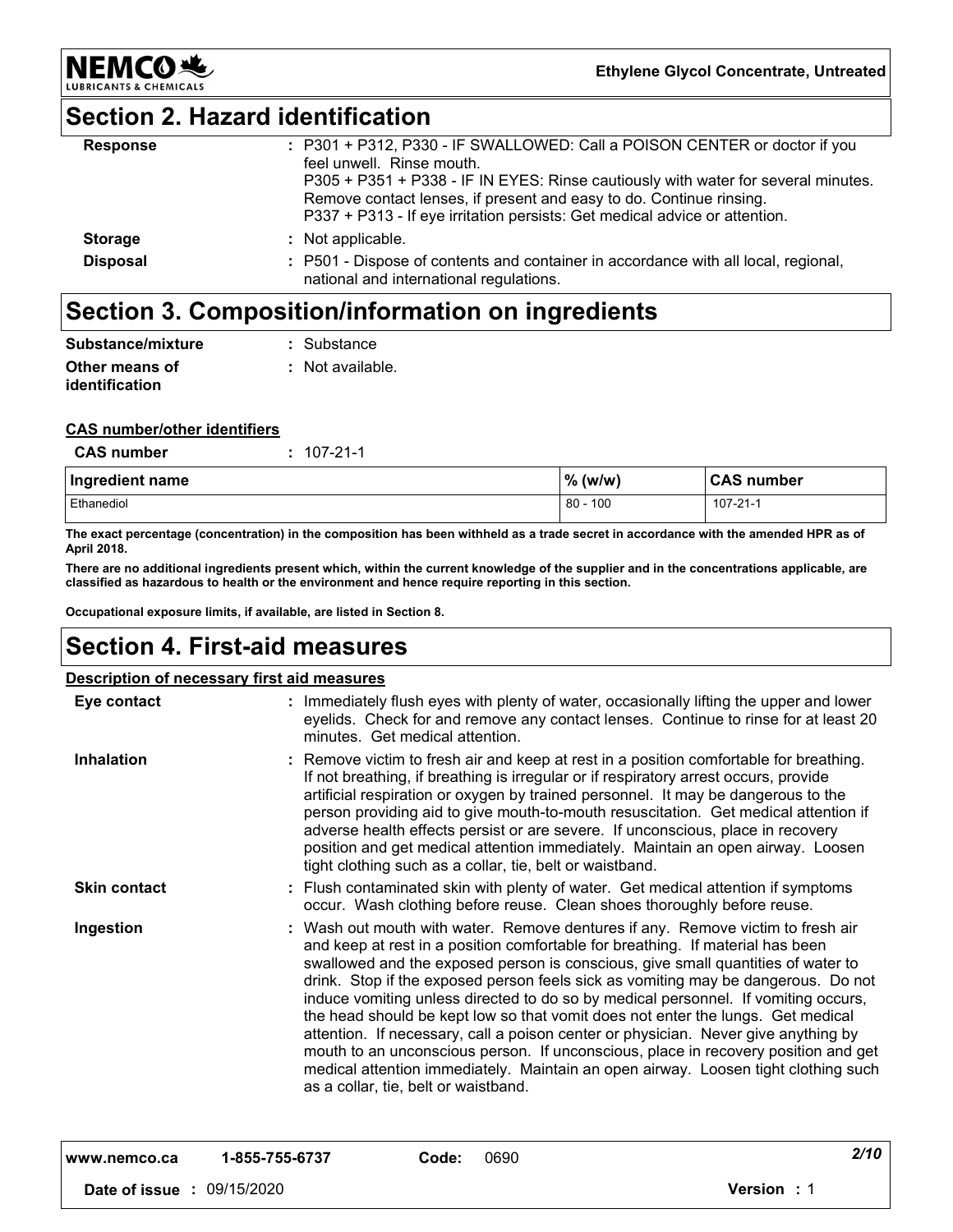

#### & CHEMICALS LUBRI

### **Section 4. First-aid measures**

| Most important symptoms/effects, acute and delayed |                                                                                                                                |  |  |
|----------------------------------------------------|--------------------------------------------------------------------------------------------------------------------------------|--|--|
| <b>Potential acute health effects</b>              |                                                                                                                                |  |  |
| Eye contact                                        | : Causes serious eye irritation.                                                                                               |  |  |
| <b>Inhalation</b>                                  | : No known significant effects or critical hazards.                                                                            |  |  |
| <b>Skin contact</b>                                | : No known significant effects or critical hazards.                                                                            |  |  |
| Ingestion                                          | : Harmful if swallowed.                                                                                                        |  |  |
| Over-exposure signs/symptoms                       |                                                                                                                                |  |  |
| Eye contact                                        | : Adverse symptoms may include the following:<br>pain or irritation<br>watering<br>redness                                     |  |  |
| <b>Inhalation</b>                                  | : No known significant effects or critical hazards.                                                                            |  |  |
| <b>Skin contact</b>                                | : No known significant effects or critical hazards.                                                                            |  |  |
| Ingestion                                          | : No known significant effects or critical hazards.                                                                            |  |  |
|                                                    | Indication of immediate medical attention and special treatment needed, if necessary                                           |  |  |
| Notes to physician                                 | : Treat symptomatically. Contact poison treatment specialist immediately if large<br>quantities have been ingested or inhaled. |  |  |

#### **Specific treatments :** No specific treatment.

| <b>Protection of first-aiders</b> | : No action shall be taken involving any personal risk or without suitable training. It |
|-----------------------------------|-----------------------------------------------------------------------------------------|
|                                   | may be dangerous to the person providing aid to give mouth-to-mouth resuscitation.      |

**See toxicological information (Section 11)**

### **Section 5. Fire-fighting measures**

| <u>Extinguishing media</u>                               |                                                                                                                                                                                                     |
|----------------------------------------------------------|-----------------------------------------------------------------------------------------------------------------------------------------------------------------------------------------------------|
| Suitable extinguishing<br>media                          | : Use an extinguishing agent suitable for the surrounding fire.                                                                                                                                     |
| Unsuitable extinguishing<br>media                        | : None known.                                                                                                                                                                                       |
| Specific hazards arising<br>from the chemical            | : No specific fire or explosion hazard.                                                                                                                                                             |
| <b>Hazardous thermal</b><br>decomposition products       | : Decomposition products may include the following materials:<br>carbon dioxide<br>carbon monoxide                                                                                                  |
| <b>Special protective actions</b><br>for fire-fighters   | : Promptly isolate the scene by removing all persons from the vicinity of the incident if<br>there is a fire. No action shall be taken involving any personal risk or without<br>suitable training. |
| <b>Special protective</b><br>equipment for fire-fighters | : Fire-fighters should wear appropriate protective equipment and self-contained<br>breathing apparatus (SCBA) with a full face-piece operated in positive pressure<br>mode.                         |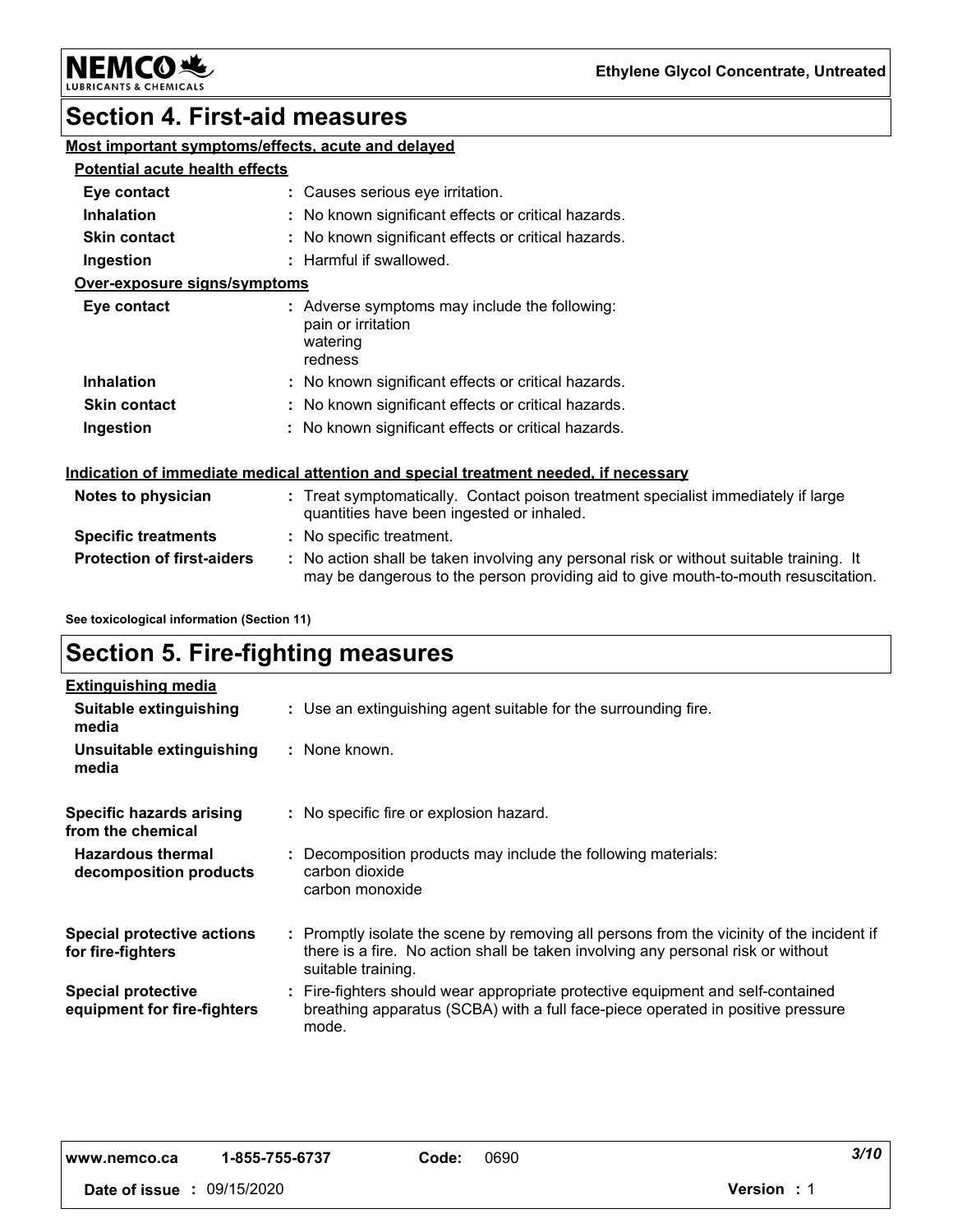**Ethylene Glycol Concentrate, Untreated**

NEMC055 **LUBRICANTS & CHEMICALS** 

### **Section 6. Accidental release measures**

|  | Personal precautions, protective equipment and emergency procedures |  |
|--|---------------------------------------------------------------------|--|
|  |                                                                     |  |

| For non-emergency<br>personnel                        | : No action shall be taken involving any personal risk or without suitable training.<br>Evacuate surrounding areas. Keep unnecessary and unprotected personnel from<br>entering. Do not touch or walk through spilled material. Avoid breathing vapor or<br>mist. Provide adequate ventilation. Wear appropriate respirator when ventilation is<br>inadequate. Put on appropriate personal protective equipment. |
|-------------------------------------------------------|------------------------------------------------------------------------------------------------------------------------------------------------------------------------------------------------------------------------------------------------------------------------------------------------------------------------------------------------------------------------------------------------------------------|
| For emergency responders                              | : If specialized clothing is required to deal with the spillage, take note of any<br>information in Section 8 on suitable and unsuitable materials. See also the<br>information in "For non-emergency personnel".                                                                                                                                                                                                |
| <b>Environmental precautions</b>                      | : Avoid dispersal of spilled material and runoff and contact with soil, waterways,<br>drains and sewers. Inform the relevant authorities if the product has caused<br>environmental pollution (sewers, waterways, soil or air).                                                                                                                                                                                  |
| Methods and materials for containment and cleaning up |                                                                                                                                                                                                                                                                                                                                                                                                                  |
| <b>Spill</b>                                          | : Stop leak if without risk. Move containers from spill area. Approach release from                                                                                                                                                                                                                                                                                                                              |

**Spill** Stop leak if without risk. Move containers from spill area. Approach release from upwind. Prevent entry into sewers, water courses, basements or confined areas. Wash spillages into an effluent treatment plant or proceed as follows. Contain and collect spillage with non-combustible, absorbent material e.g. sand, earth, vermiculite or diatomaceous earth and place in container for disposal according to local regulations (see Section 13). Dispose of via a licensed waste disposal contractor. Contaminated absorbent material may pose the same hazard as the spilled product. Note: see Section 1 for emergency contact information and Section 13 for waste disposal. **:**

### **Section 7. Handling and storage**

#### **Precautions for safe handling**

| <b>Protective measures</b>                                         | : Put on appropriate personal protective equipment (see Section 8). Do not ingest.<br>Avoid contact with eyes, skin and clothing. Avoid breathing vapor or mist. Keep in<br>the original container or an approved alternative made from a compatible material,<br>kept tightly closed when not in use. Empty containers retain product residue and<br>can be hazardous. Do not reuse container.                                                                                                                                                                                    |
|--------------------------------------------------------------------|------------------------------------------------------------------------------------------------------------------------------------------------------------------------------------------------------------------------------------------------------------------------------------------------------------------------------------------------------------------------------------------------------------------------------------------------------------------------------------------------------------------------------------------------------------------------------------|
| Advice on general<br>occupational hygiene                          | : Eating, drinking and smoking should be prohibited in areas where this material is<br>handled, stored and processed. Workers should wash hands and face before eating,<br>drinking and smoking. See also Section 8 for additional information on hygiene<br>measures.                                                                                                                                                                                                                                                                                                             |
| Conditions for safe storage,<br>including any<br>incompatibilities | : Store in accordance with local regulations. Store in original container protected from<br>direct sunlight in a dry, cool and well-ventilated area, away from incompatible<br>materials (see Section 10) and food and drink. Keep container tightly closed and<br>sealed until ready for use. Containers that have been opened must be carefully<br>resealed and kept upright to prevent leakage. Do not store in unlabeled containers.<br>Use appropriate containment to avoid environmental contamination. See Section 10<br>for incompatible materials before handling or use. |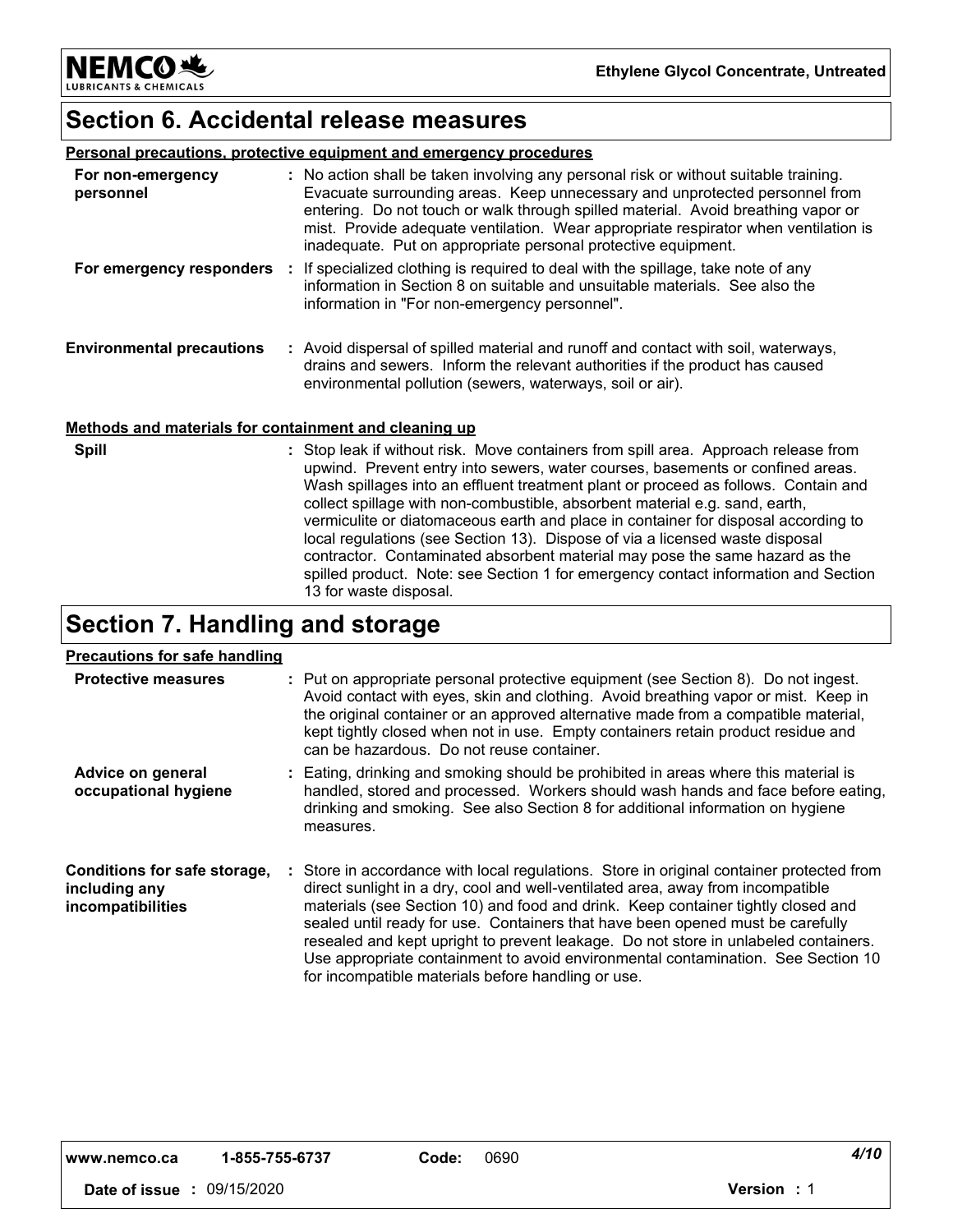



### **Section 8. Exposure controls/personal protection**

#### **Control parameters**

#### **Occupational exposure limits**

| Ingredient name | <b>Exposure limits</b>                                                                                                                                                                                                                                                                                                                                                                                                                                                                                                                                                                                                                                          |
|-----------------|-----------------------------------------------------------------------------------------------------------------------------------------------------------------------------------------------------------------------------------------------------------------------------------------------------------------------------------------------------------------------------------------------------------------------------------------------------------------------------------------------------------------------------------------------------------------------------------------------------------------------------------------------------------------|
| Ethanediol      | CA British Columbia Provincial (Canada, 5/2019).<br>C: 100 mg/m <sup>3</sup> Form: Aerosol<br>TWA: 10 mg/m <sup>3</sup> 8 hours. Form: Particulate<br>STEL: 20 mg/m <sup>3</sup> 15 minutes. Form: Particulate<br>C: 50 ppm Form: Vapor<br>CA Saskatchewan Provincial (Canada, 7/2013).<br>CEIL: 100 mg/m <sup>3</sup> Form: Aerosol<br>CA Ontario Provincial (Canada, 1/2018).<br>C: 100 mg/m <sup>3</sup> Form: Aerosol only<br>CA Quebec Provincial (Canada, 1/2014).<br>STEV: 50 ppm 15 minutes. Form: Vapor and mist<br>STEV: 127 mg/m <sup>3</sup> 15 minutes. Form: Vapor and mist<br>CA Alberta Provincial (Canada, 6/2018).<br>$C: 100 \text{ mg/m}^3$ |

| Appropriate engineering<br>controls       | $\colon$ Good general ventilation should be sufficient to control worker exposure to alroome<br>contaminants.                                                                                                                                                                                                                                                                                                                                                                                                                                                                                                             |      |
|-------------------------------------------|---------------------------------------------------------------------------------------------------------------------------------------------------------------------------------------------------------------------------------------------------------------------------------------------------------------------------------------------------------------------------------------------------------------------------------------------------------------------------------------------------------------------------------------------------------------------------------------------------------------------------|------|
| <b>Environmental exposure</b><br>controls | : Emissions from ventilation or work process equipment should be checked to ensure<br>they comply with the requirements of environmental protection legislation.                                                                                                                                                                                                                                                                                                                                                                                                                                                          |      |
| <b>Individual protection measures</b>     |                                                                                                                                                                                                                                                                                                                                                                                                                                                                                                                                                                                                                           |      |
| <b>Hygiene measures</b>                   | : Wash hands, forearms and face thoroughly after handling chemical products, before<br>eating, smoking and using the lavatory and at the end of the working period.<br>Appropriate techniques should be used to remove potentially contaminated clothing.<br>Wash contaminated clothing before reusing. Ensure that eyewash stations and<br>safety showers are close to the workstation location.                                                                                                                                                                                                                         |      |
| <b>Eye/face protection</b>                | : Safety eyewear complying with an approved standard should be used when a risk<br>assessment indicates this is necessary to avoid exposure to liquid splashes, mists,<br>gases or dusts. If contact is possible, the following protection should be worn,<br>unless the assessment indicates a higher degree of protection: chemical splash<br>goggles.                                                                                                                                                                                                                                                                  |      |
| <b>Skin protection</b>                    |                                                                                                                                                                                                                                                                                                                                                                                                                                                                                                                                                                                                                           |      |
| <b>Hand protection</b>                    | : Chemical-resistant, impervious gloves complying with an approved standard should<br>be worn at all times when handling chemical products if a risk assessment indicates<br>this is necessary. Considering the parameters specified by the glove manufacturer,<br>check during use that the gloves are still retaining their protective properties. It<br>should be noted that the time to breakthrough for any glove material may be<br>different for different glove manufacturers. In the case of mixtures, consisting of<br>several substances, the protection time of the gloves cannot be accurately<br>estimated. |      |
| <b>Body protection</b>                    | : Personal protective equipment for the body should be selected based on the task<br>being performed and the risks involved and should be approved by a specialist<br>before handling this product.                                                                                                                                                                                                                                                                                                                                                                                                                       |      |
| Other skin protection                     | : Appropriate footwear and any additional skin protection measures should be<br>selected based on the task being performed and the risks involved and should be<br>approved by a specialist before handling this product.                                                                                                                                                                                                                                                                                                                                                                                                 |      |
| <b>Respiratory protection</b>             | Based on the hazard and potential for exposure, select a respirator that meets the<br>appropriate standard or certification. Respirators must be used according to a<br>respiratory protection program to ensure proper fitting, training, and other important<br>aspects of use.                                                                                                                                                                                                                                                                                                                                         |      |
| www.nemco.ca                              | 1-855-755-6737<br>Code:<br>0690                                                                                                                                                                                                                                                                                                                                                                                                                                                                                                                                                                                           | 5/10 |
| Date of issue : 09/15/2020                | Version : 1                                                                                                                                                                                                                                                                                                                                                                                                                                                                                                                                                                                                               |      |
|                                           |                                                                                                                                                                                                                                                                                                                                                                                                                                                                                                                                                                                                                           |      |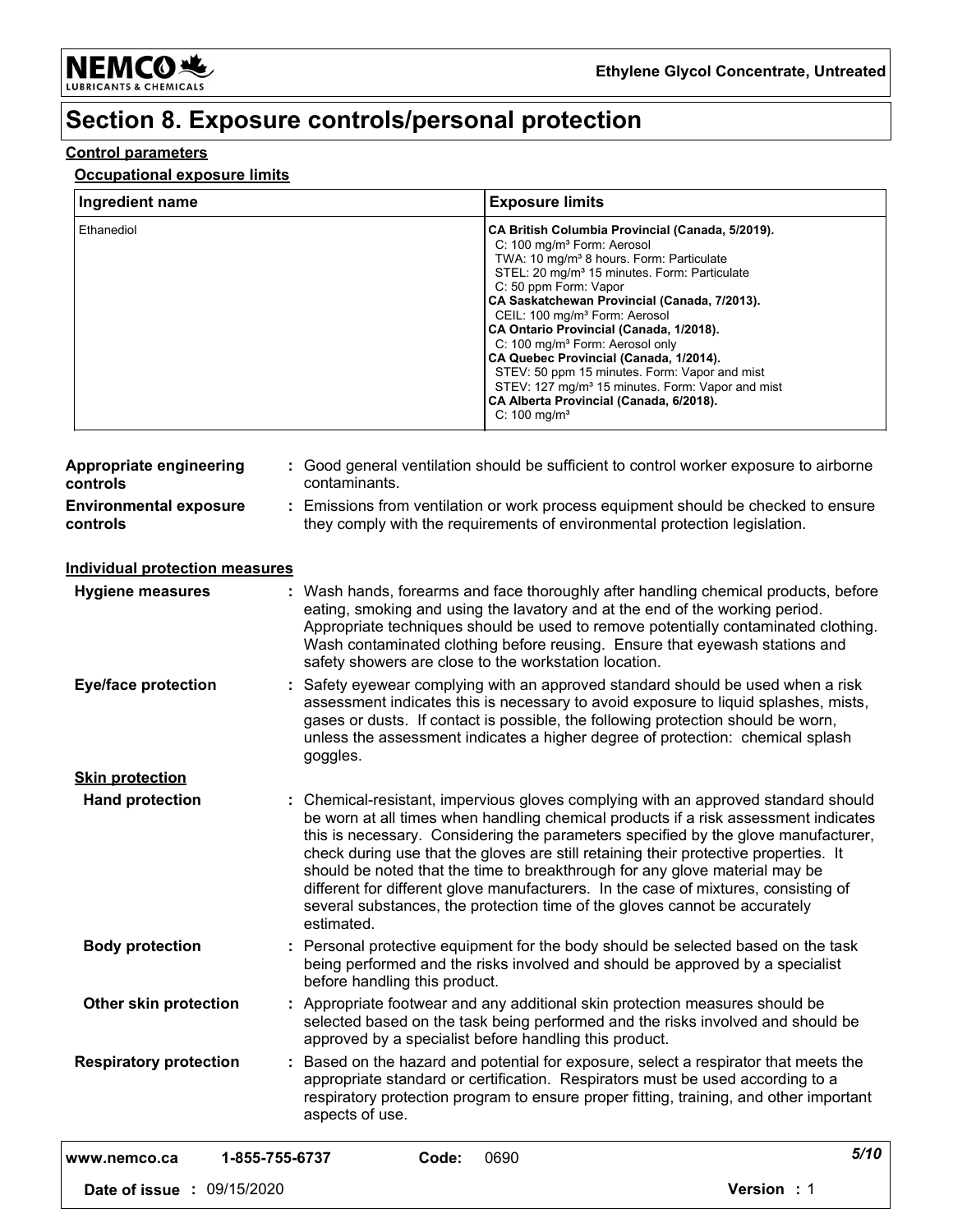

### **Section 9. Physical and chemical properties**

#### **Appearance**

| <b>Physical state</b>                             | : Liquid.                                                      |
|---------------------------------------------------|----------------------------------------------------------------|
| Color                                             | : Colorless.                                                   |
| Odor                                              | Sweet.                                                         |
| Odor threshold                                    | : Not available.                                               |
| pH                                                | : 9                                                            |
| <b>Freezing point</b>                             | : $-13^{\circ}$ C (8.6 $^{\circ}$ F)                           |
| <b>Boiling point/boiling range</b>                | : $197.4^{\circ}$ C (387.3 $^{\circ}$ F)                       |
| <b>Flash point</b>                                | : Closed cup: $111^{\circ}$ C (231.8 $^{\circ}$ F)             |
| <b>Evaporation rate</b>                           | $\therefore$ 0.01 (Butyl acetate = 1)                          |
| Flammability (solid, gas)                         | : Not available.                                               |
| Lower and upper explosive<br>(flammable) limits   | : Lower: $3.2\%$<br>Upper: 15.3%                               |
| Vapor pressure                                    | : $0.008$ kPa (0.06 mm Hg) [@ 20°C (68°F)]                     |
| <b>Vapor density</b>                              | : 2.1 [Air = 1]                                                |
| <b>Relative density</b>                           | : $1.115 \text{ @ } 20^{\circ} \text{C} (68^{\circ} \text{F})$ |
| <b>Solubility</b>                                 | : 1000 (RBT)                                                   |
| <b>Partition coefficient: n-</b><br>octanol/water | : Not available.                                               |
| <b>Auto-ignition temperature</b>                  | : 427°C (800.6°F)                                              |
| <b>Decomposition temperature</b>                  | : Not available.                                               |
| <b>Viscosity</b>                                  | Dynamic (room temperature): 19.83 mPa s (19.83 cP)             |
| Flow time (ISO 2431)                              | : Not available.                                               |

## **Section 10. Stability and reactivity**

| <b>Reactivity</b>                            | : No specific test data related to reactivity available for this product or its ingredients.              |
|----------------------------------------------|-----------------------------------------------------------------------------------------------------------|
| <b>Chemical stability</b>                    | : The product is stable.                                                                                  |
| <b>Possibility of hazardous</b><br>reactions | : Under normal conditions of storage and use, hazardous reactions will not occur.                         |
| <b>Conditions to avoid</b>                   | : No specific data.                                                                                       |
| Incompatible materials                       | : Reactive or incompatible with the following materials: oxidizing materials.                             |
| <b>Hazardous decomposition</b><br>products   | : Under normal conditions of storage and use, hazardous decomposition products<br>should not be produced. |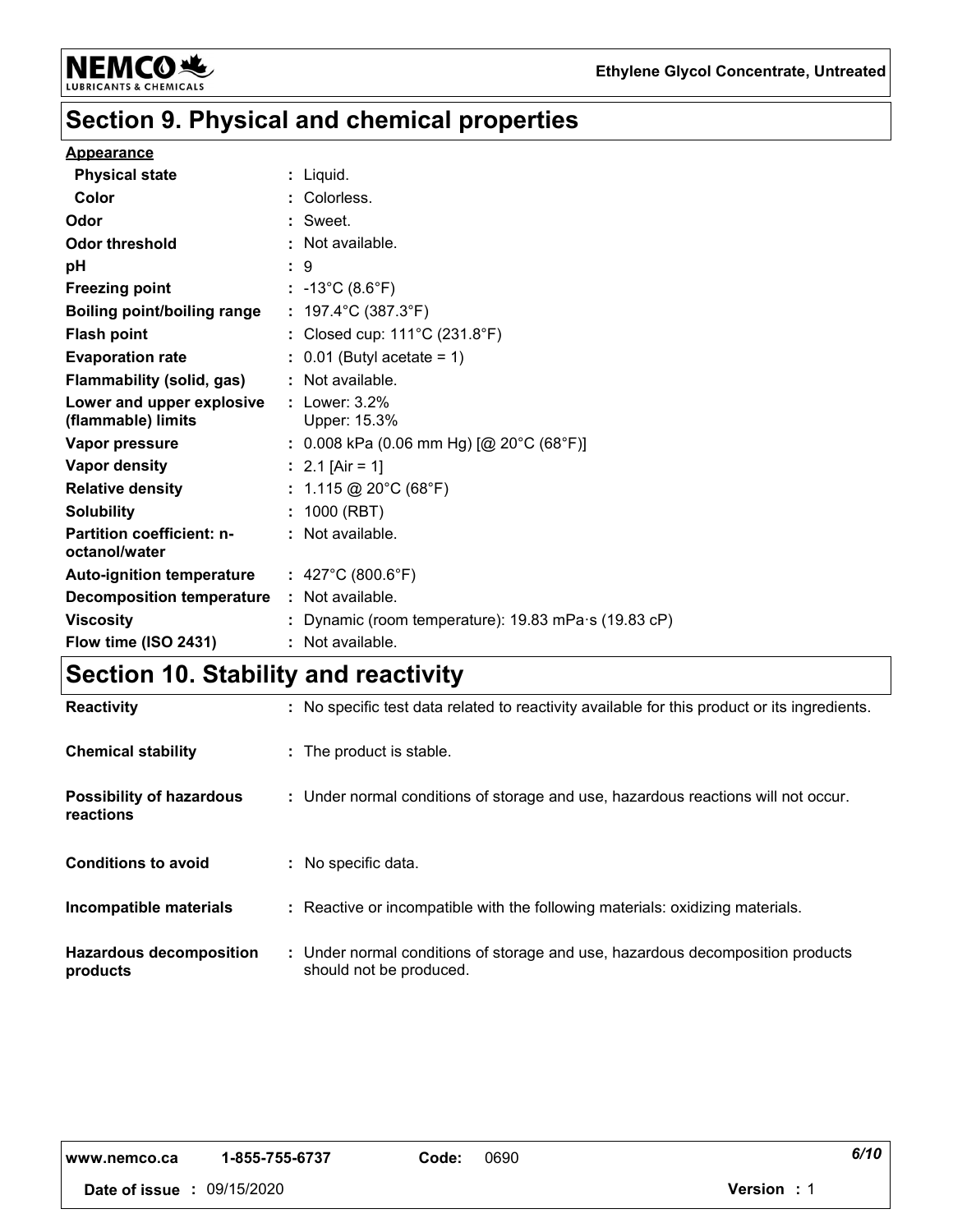

### **Section 11. Toxicological information**

#### **Information on toxicological effects**

#### **Acute toxicity**

| <b>Product/ingredient name</b> | <b>Result</b> | <b>Species</b> | <b>Dose</b> | <b>Exposure</b> |
|--------------------------------|---------------|----------------|-------------|-----------------|
| Ethanediol                     | LD50 Oral     | Rat            | 4700 mg/kg  |                 |

#### **Irritation/Corrosion**

| <b>Product/ingredient name</b> | <b>Result</b>            | <b>Species</b> | <b>Score</b> | <b>Exposure</b> | <b>Observation</b> |
|--------------------------------|--------------------------|----------------|--------------|-----------------|--------------------|
| Ethanediol                     | Eves - Mild irritant     | Rabbit         |              | 24 hours 500 mg |                    |
|                                | Eves - Mild irritant     | Rabbit         |              | 1 hours 100 mg  |                    |
|                                | Eves - Moderate irritant | Rabbit         |              | 6 hours 1440 mg |                    |
|                                | Skin - Mild irritant     | Rabbit         |              | 555 mg          |                    |

#### **Sensitization**

There is no data available.

#### **Mutagenicity**

There is no data available.

#### **Carcinogenicity**

There is no data available.

#### **Reproductive toxicity**

There is no data available.

#### **Teratogenicity**

There is no data available.

#### **Specific target organ toxicity (single exposure)**

There is no data available.

#### **Specific target organ toxicity (repeated exposure)**

There is no data available.

#### **Aspiration hazard**

There is no data available.

| Information on the likely | : Dermal contact. Eye contact. Inhalation. Ingestion. |
|---------------------------|-------------------------------------------------------|
| routes of exposure        |                                                       |

#### **Potential acute health effects**

| Eye contact         | : Causes serious eye irritation.                    |
|---------------------|-----------------------------------------------------|
| <b>Inhalation</b>   | : No known significant effects or critical hazards. |
| <b>Skin contact</b> | : No known significant effects or critical hazards. |
| Ingestion           | : Harmful if swallowed.                             |

#### **Symptoms related to the physical, chemical and toxicological characteristics**

| Eye contact         | : Adverse symptoms may include the following:<br>pain or irritation<br>watering<br>redness |
|---------------------|--------------------------------------------------------------------------------------------|
| <b>Inhalation</b>   | : No known significant effects or critical hazards.                                        |
| <b>Skin contact</b> | : No known significant effects or critical hazards.                                        |
| Ingestion           | : No known significant effects or critical hazards.                                        |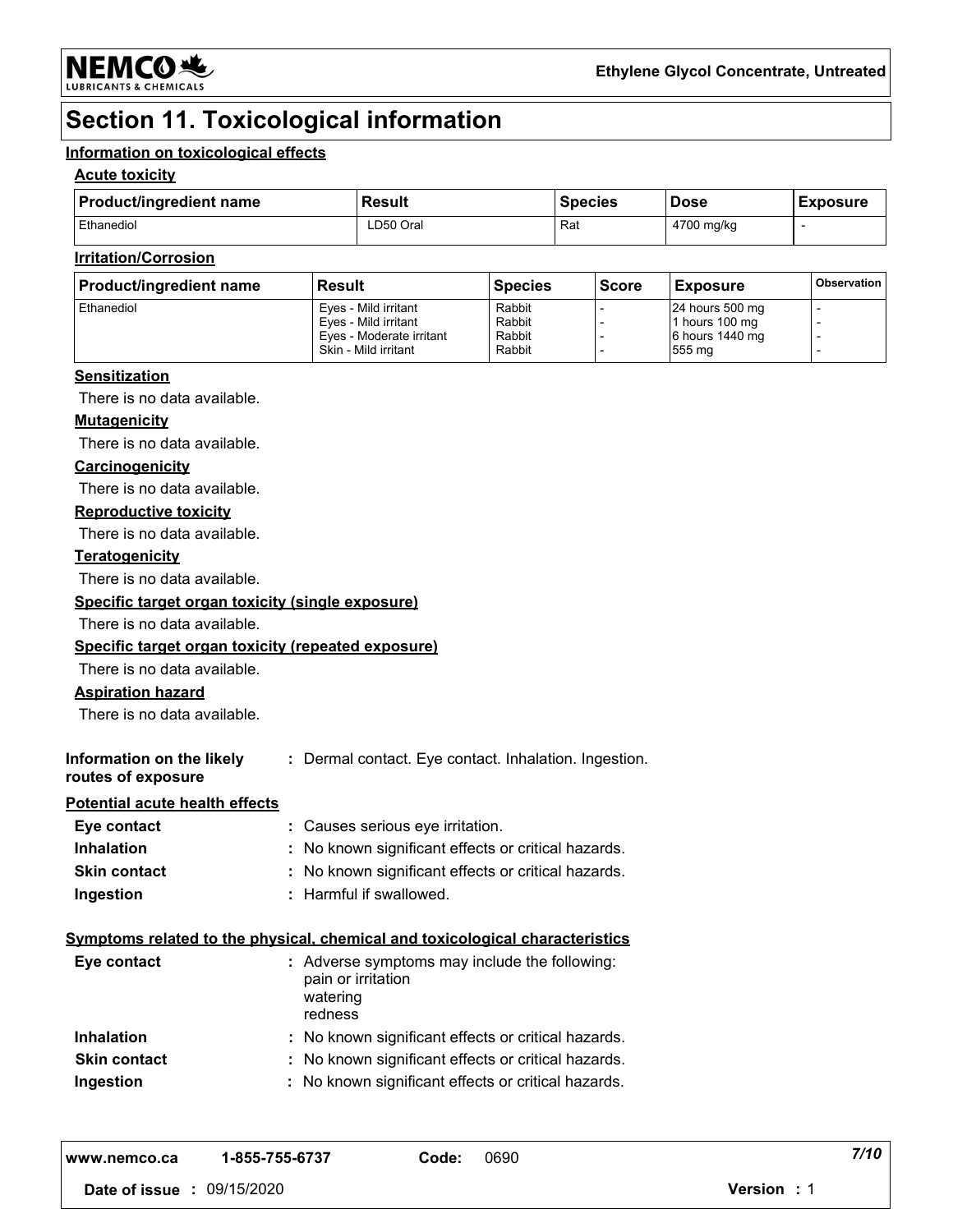**NEMCO头** 

### **Section 11. Toxicological information**

### **Delayed and immediate effects and also chronic effects from short and long term exposure**

| <b>Short term exposure</b>              |                                                     |
|-----------------------------------------|-----------------------------------------------------|
| <b>Potential immediate</b><br>effects   | : No known significant effects or critical hazards. |
| <b>Potential delayed effects</b>        | : No known significant effects or critical hazards. |
| Long term exposure                      |                                                     |
| <b>Potential immediate</b><br>effects   | : No known significant effects or critical hazards. |
| <b>Potential delayed effects</b>        | : No known significant effects or critical hazards. |
| <b>Potential chronic health effects</b> |                                                     |
| General                                 | : No known significant effects or critical hazards. |
| Carcinogenicity                         | : No known significant effects or critical hazards. |
| <b>Mutagenicity</b>                     | : No known significant effects or critical hazards. |
| <b>Teratogenicity</b>                   | : No known significant effects or critical hazards. |
| <b>Developmental effects</b>            | : No known significant effects or critical hazards. |
| <b>Fertility effects</b>                | : No known significant effects or critical hazards. |

#### **Numerical measures of toxicity**

### Oral 500 mg/kg **Route ATE** value **Acute toxicity estimates**

### **Section 12. Ecological information**

#### **Toxicity**

| <b>Product/ingredient name</b> | Result                                                                      | <b>Species</b>                                                  | <b>Exposure</b>      |
|--------------------------------|-----------------------------------------------------------------------------|-----------------------------------------------------------------|----------------------|
| Ethanediol                     | Acute LC50 6900000 µg/L Fresh water                                         | Crustaceans - Ceriodaphnia dubia -<br>Neonate                   | 48 hours             |
|                                | Acute LC50 41000000 µg/L Fresh water<br>Acute LC50 8050000 µg/L Fresh water | Daphnia - Daphnia magna - Neonate<br>Fish - Pimephales promelas | 48 hours<br>96 hours |

#### **Persistence and degradability**

There is no data available.

#### **Bioaccumulative potential**

| Product/ingredient name | $\mathsf{LogP}_\mathsf{ow}$ | <b>BCF</b> | <b>Potential</b> |
|-------------------------|-----------------------------|------------|------------------|
| Ethanediol              | 1.36                        |            | low              |

#### **Mobility in soil**

| Soil/water partition | : Not available. |
|----------------------|------------------|
| coefficient (Koc)    |                  |

**Other adverse effects** : No known significant effects or critical hazards.

| l www.nemco.ca | 1-855-755-6737 | Code: | 0690 | 8/10                  |  |
|----------------|----------------|-------|------|-----------------------|--|
| Date of issue  | 09/15/2020     |       |      | <b>Version</b><br>. . |  |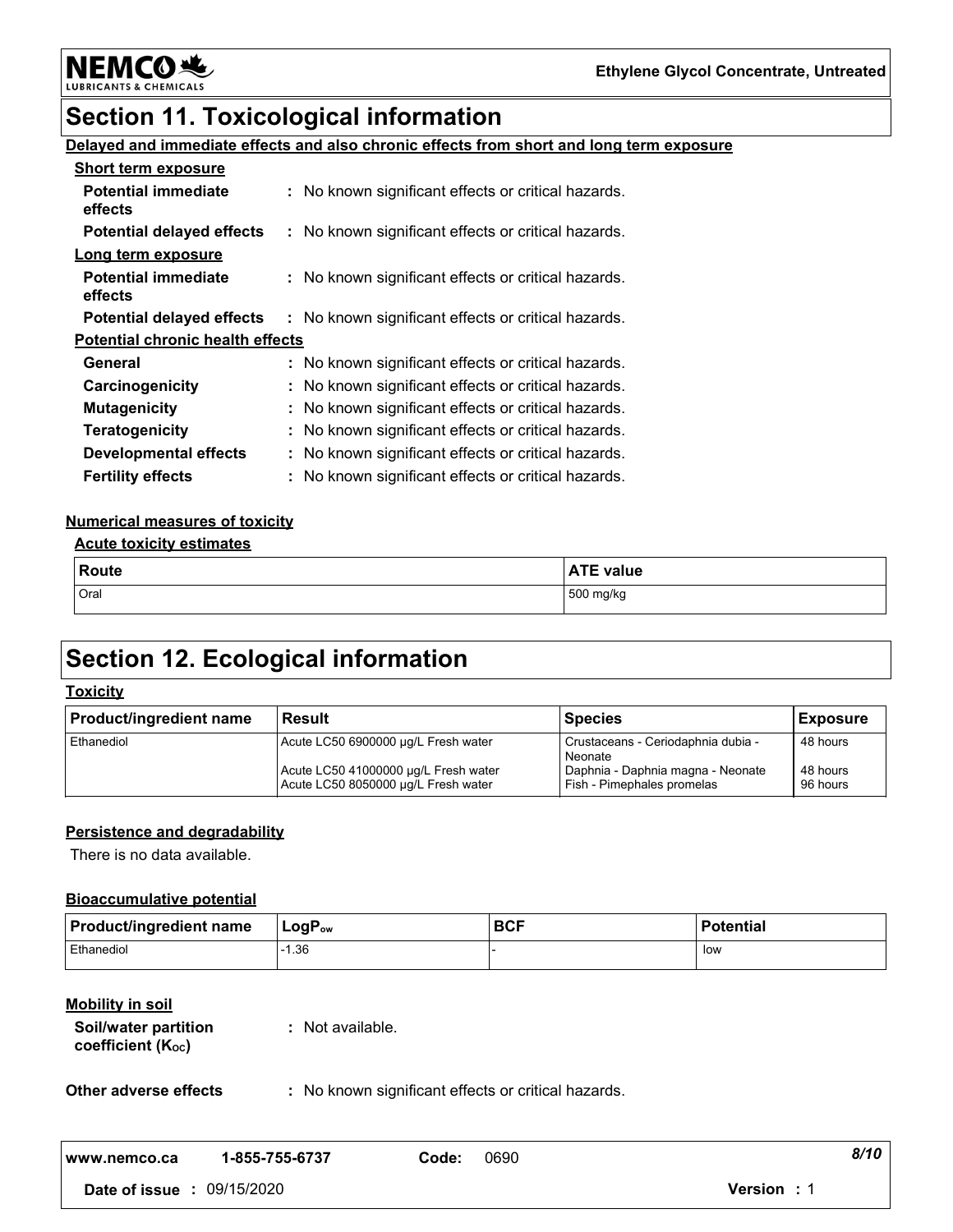

**Ethylene Glycol Concentrate, Untreated**

### **Section 13. Disposal considerations**

The generation of waste should be avoided or minimized wherever possible. Disposal of this product, solutions and any by-products should comply with the requirements of environmental protection and waste disposal legislation and any regional local authority requirements. Dispose of surplus and non-recyclable products via a licensed waste disposal contractor. Waste should not be disposed of untreated to the sewer unless fully compliant with the requirements of all authorities with jurisdiction. Waste packaging should be recycled. Incineration or landfill should only be considered when recycling is not feasible. This material and its container must be disposed of in a safe way. Care should be taken when handling empty containers that have not been cleaned or rinsed out. Empty containers or liners may retain some product residues. Avoid dispersal of spilled material and runoff and contact with soil, waterways, drains and sewers. **Disposal methods :**

### **Section 14. Transport information**

|                                      | <b>TDG Classification</b> | <b>IMDG</b>    | <b>IATA</b>    |
|--------------------------------------|---------------------------|----------------|----------------|
| <b>UN number</b>                     | Not regulated.            | Not regulated. | Not regulated. |
| UN proper<br>shipping name           |                           |                |                |
| <b>Transport</b><br>hazard class(es) |                           |                |                |
|                                      |                           |                |                |
| <b>Packing group</b>                 |                           |                |                |
| Environmental<br>hazards             | No.                       | No.            | No.            |

**Emergency Response Guidebook (ERG) :** Not applicable.

**Special precautions for user Transport within user's premises:** always transport in closed containers that are **:** upright and secure. Ensure that persons transporting the product know what to do in the event of an accident or spillage.

### **Section 15. Regulatory information**

| <b>Canadian lists</b>                 |                                                   |
|---------------------------------------|---------------------------------------------------|
| <b>Canada inventory (DSL</b><br>NDSL) | : All components are listed or exempted.          |
| <b>Canadian NPRI</b>                  | : The following components are listed: Ethanediol |
| <b>CEPA Toxic substances</b>          | : None of the components are listed.              |